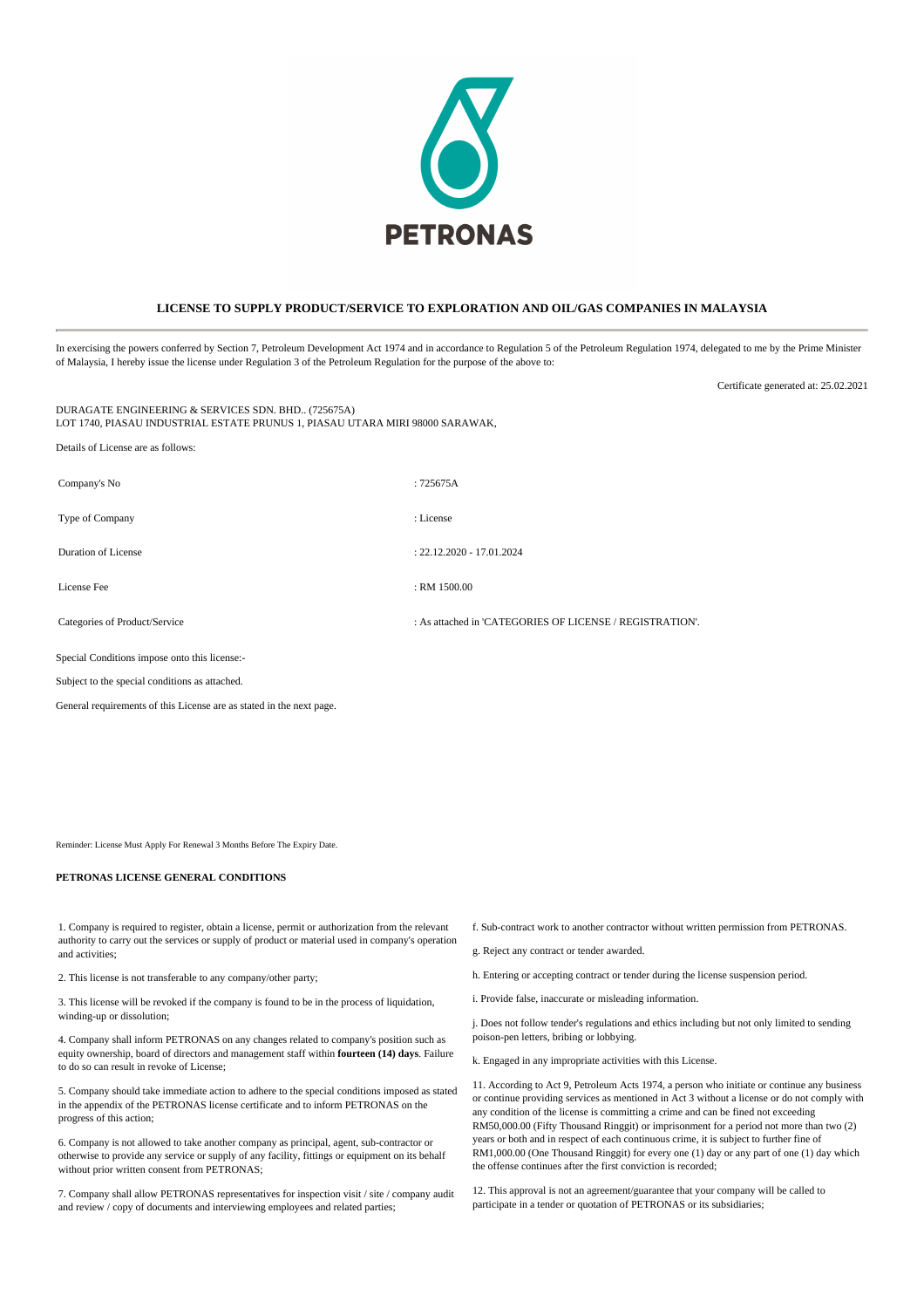8. This License must be shown to PETRONAS's officers when it is required for inspection;

9. This License is only valid for services and supply of products as stated in the appendix of the PETRONAS license certificate;

10. This company can be penalised if in PETRONAS' opinion, it has conducted one or more of the following;

a. Failed to execute the award job until completion.

b. Failed to perform a contractual obligation or any other obligation under the law to partners, principals, agents, sub-contractors and others.

c. Received garnishee order.

d. Facing bankruptcy action.

e. Cannot be traced through the last address.

13. The company either by itself, through its employees, directors, agents or its employees;

a. Not allow to use the logo of the PETRONAS's oil drop or the word "PETRONAS" or use any mark, logo or words or wearing typeface, font, which resembles the appearance or colour trademarks owned or used by PETRONAS or its subsidiaries ("the PETRONAS trademarks") in any form whether in printing materials, websites or hand board; and

b. Not allow to perform any act or in any way either directly or indirectly admits that it is a partner or have any connection/relationship with PETRONAS and/or its subsidiaries, UNLESS AND EXCEPT company is allowed to use reference [Company] is licensed by PETRONAS [No. license], under Act 3 Petroleum Act 1974.

14. This License may be revoked, suspended or blacklisted at any time if any of the above conditions, general conditions of PETRONAS license and registration and any other conditionsset in PETRONAS License and Registration General Guidelines are not fulfilled.

| <b>COMPANY'S NAME</b> | : DURAGATE ENGINEERING & SERVICES SDN. BHD. |  |  |
|-----------------------|---------------------------------------------|--|--|
| <b>LICENSE NO</b>     | : 725675A                                   |  |  |
| <b>LICENSE PERIOD</b> | $: 22.12.2020 - 17.01.2024$                 |  |  |

| <b>CATEGORIES OF LICENSE / REGISTRATION</b><br><b>APPROVED LICENSE CATEGORIES</b> |                                              |                      |                                          |                             |                       |  |  |  |  |  |
|-----------------------------------------------------------------------------------|----------------------------------------------|----------------------|------------------------------------------|-----------------------------|-----------------------|--|--|--|--|--|
| L/R/PROVISIONAL                                                                   | <b>Service / Supplier Code</b>               | Mode of<br>Operation | <b>Principal Name (If</b><br>Applicable) | <b>Approval Date / Time</b> | <b>Expiry</b><br>Date |  |  |  |  |  |
| License                                                                           | 23160000S Materials Preservation             | Self-operated        | Not Applicable                           | 24/02/2021 11:58:15<br>AM   | 17/01/2024            |  |  |  |  |  |
| License                                                                           | 21121622S Cargo Pumping System - Screw       | Self-operated        | Not Applicable                           | 18/02/2021 10:40:51<br>PM   | 17/01/2024            |  |  |  |  |  |
| License                                                                           | 24222010S Centrifugal Pump Services          | Self-operated        | Not Applicable                           | 09/02/2021 09:44:26<br>PM   | 17/01/2024            |  |  |  |  |  |
| License                                                                           | 21121624S Cargo Pumping System - Submerged   | Self-operated        | Not Applicable                           | 18/02/2021 10:41:33<br>PM   | 17/01/2024            |  |  |  |  |  |
| License                                                                           | 24221500S Engines                            | Self-operated        | Not Applicable                           | 24/02/2021 11:56:28<br>AM   | 17/01/2024            |  |  |  |  |  |
| License                                                                           | 24221700S Gear box                           | Self-operated        | Not Applicable                           | 24/02/2021 11:56:38<br>AM   | 17/01/2024            |  |  |  |  |  |
| License                                                                           | 19121300S Specialist Manpower                | Self-operated        | Not Applicable                           | 18/02/2021 10:41:39<br>PM   | 17/01/2024            |  |  |  |  |  |
| License                                                                           | 21121621S Cargo Pumping System - Gear        | Self-operated        | Not Applicable                           | 18/02/2021 10:40:52<br>PM   | 17/01/2024            |  |  |  |  |  |
| License                                                                           | 15141610S Major Fabrication                  | Self-operated        | Not Applicable                           | 18/02/2021 10:53:09<br>PM   | 17/01/2024            |  |  |  |  |  |
| License                                                                           | 24221100S Blower & Fan Services              | Self-operated        | Not Applicable                           | 24/02/2021 11:57:10<br>AM   | 17/01/2024            |  |  |  |  |  |
| License                                                                           | 24241700S Hydrojetting                       | Self-operated        | Not Applicable                           | 25/02/2021 10:41:54<br>AM   | 17/01/2024            |  |  |  |  |  |
| License                                                                           | 24221300S Conveyor System                    | Self-operated        | Not Applicable                           | 24/02/2021 11:58:37<br>AM   | 17/01/2024            |  |  |  |  |  |
| License                                                                           | 27111000S Minor Onshore Fabrication          | Self-operated        | Not Applicable                           | 25/02/2021 10:12:14<br>PM   | 17/01/2024            |  |  |  |  |  |
| License                                                                           | 21121620S Cargo Pumping System - Centrifugal | Self-operated        | Not Applicable                           | 18/02/2021 10:40:44<br>PM   | 17/01/2024            |  |  |  |  |  |
| License                                                                           | 24191000S Rotating Equipment Consultancy     | Self-operated        | Not Applicable                           | 24/02/2021 12:00:29<br>PM   | 17/01/2024            |  |  |  |  |  |
| License                                                                           | 20210000P Instrumentation Cables             | Dealer               | Not Applicable                           | 18/02/2021 10:40:45<br>PM   | 17/01/2024            |  |  |  |  |  |
| License                                                                           | 21121632S Main Engine - Specialised Repairs  | Self-operated        | Not Applicable                           | 18/02/2021 10:38:57<br>PM   | 17/01/2024            |  |  |  |  |  |
| License                                                                           | 15111200S Project Management - Pipeline      | Self-operated        | Not Applicable                           | 18/02/2021 10:41:41<br>PM   | 17/01/2024            |  |  |  |  |  |
| License                                                                           | 23171600S Laser Beam                         | Self-operated        | Not Applicable                           | 24/02/2021 11:56:51<br>AM   | 17/01/2024            |  |  |  |  |  |
| License                                                                           | 24222011S Positive Displacement Pump         | Self-operated        | Not Applicable                           | 24/02/2021 12:00:17<br>PM   | 17/01/2024            |  |  |  |  |  |
| License                                                                           | 24221000S Agitator, Mixer & Extruder         | Self-operated        | Not Applicable                           | 24/02/2021 11:57:10<br>AM   | 17/01/2024            |  |  |  |  |  |
| License                                                                           | 23171700S Leak Testing                       | Self-operated        | Not Applicable                           | 24/02/2021 11:59:15<br>AM   | 17/01/2024            |  |  |  |  |  |
| License                                                                           | 24212114P Diaphram                           | Dealer               | Not Applicable                           | 24/02/2021 11:57:11<br>AM   | 17/01/2024            |  |  |  |  |  |